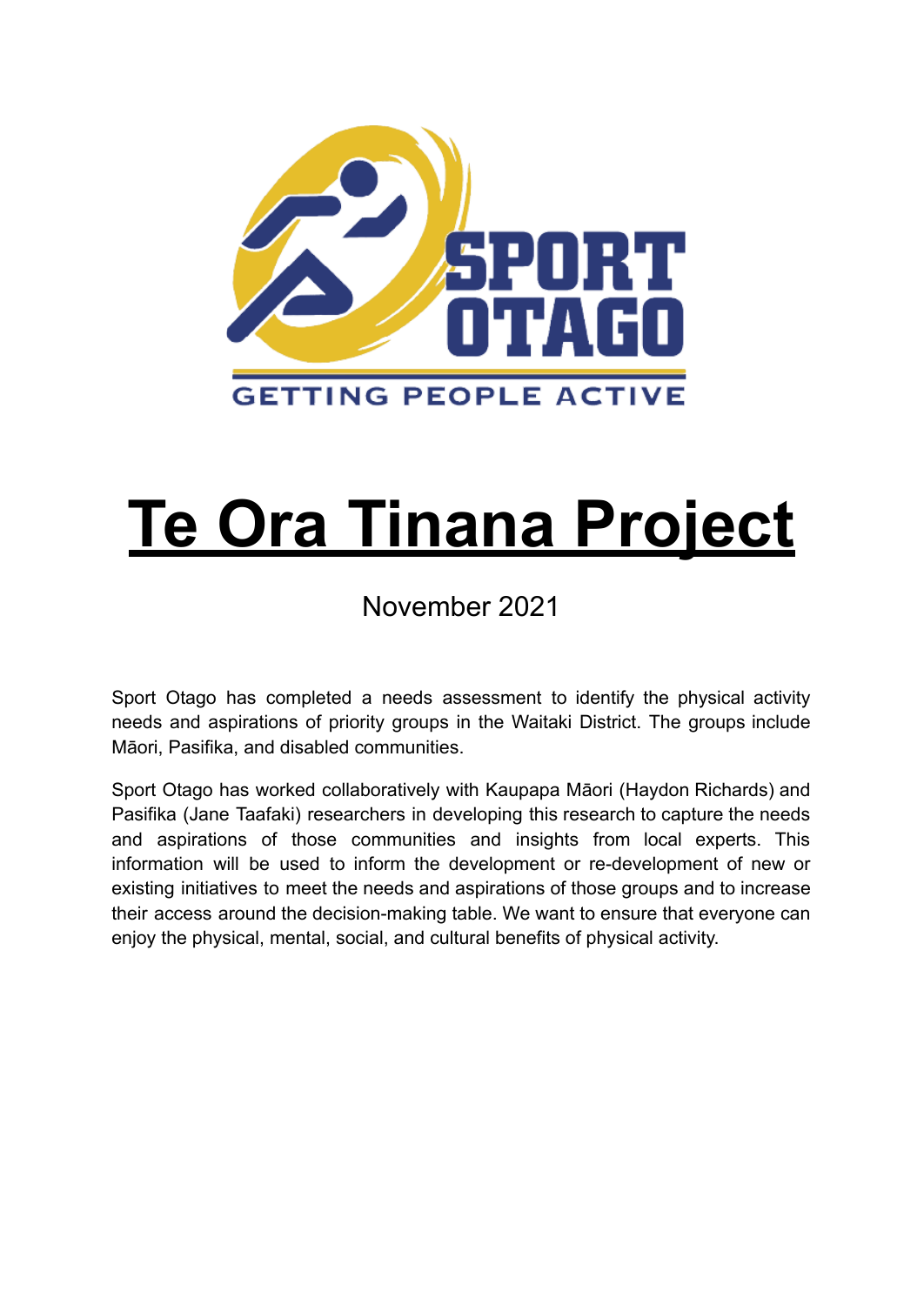### **Project Process**

*Māori:* A wānanga was held for Māori whānau interested in the Te Ora Tinana Project at the Waitaki Boys Social Centre. A brief introduction about the project was delivered before whānau engaged in kōrero and provided feedback on the sport and recreational survey. Afterwards, whānau enjoyed a kai with the facilitators before departing. Follow-up kōrero was held with several participants following the wānanga.

*Pasifika*: Over the course of 6 weeks, a series of one-on-one interviews and small group interviews were held with a variety of Pasifika community members. Using a talanoa (talk-story) style, participants were asked about their feelings relating to their health, wellness, and sport and recreational options as residents of Oamaru and the Waitaki district.

*People with disabilities:* Key informants from three organisations (IDEA Services, CCS Disability Action, and Special Olympics) were approached about their participation in the project and interviews. All were delighted to be a part, and bring their voices to the table for the Waitaki. Due to Covid, group sessions were unable to take place, however face to face individual interviews were carried out. 21 interviews in total – from managers, support workers, as well as people with a disability. This was to make certain that a range of perspectives within this sector would be represented on the play, active recreation, and sports needs of people with disabilities. Participants and organisations were provided with an information sheet about the research and given an opportunity to provide written consent.

### **Project Participation**

*Māori:* The primary participants were Māori whānau with school aged children. There were a total of 28 participants present, aged from 5 to 63 years old. The majority of participants were aged under 18 years.

*Pasifika:* A total of 44 Pasifika community members participated in the talanoa. This included a variety of ages from 16 to 61. The majority of the respondents were

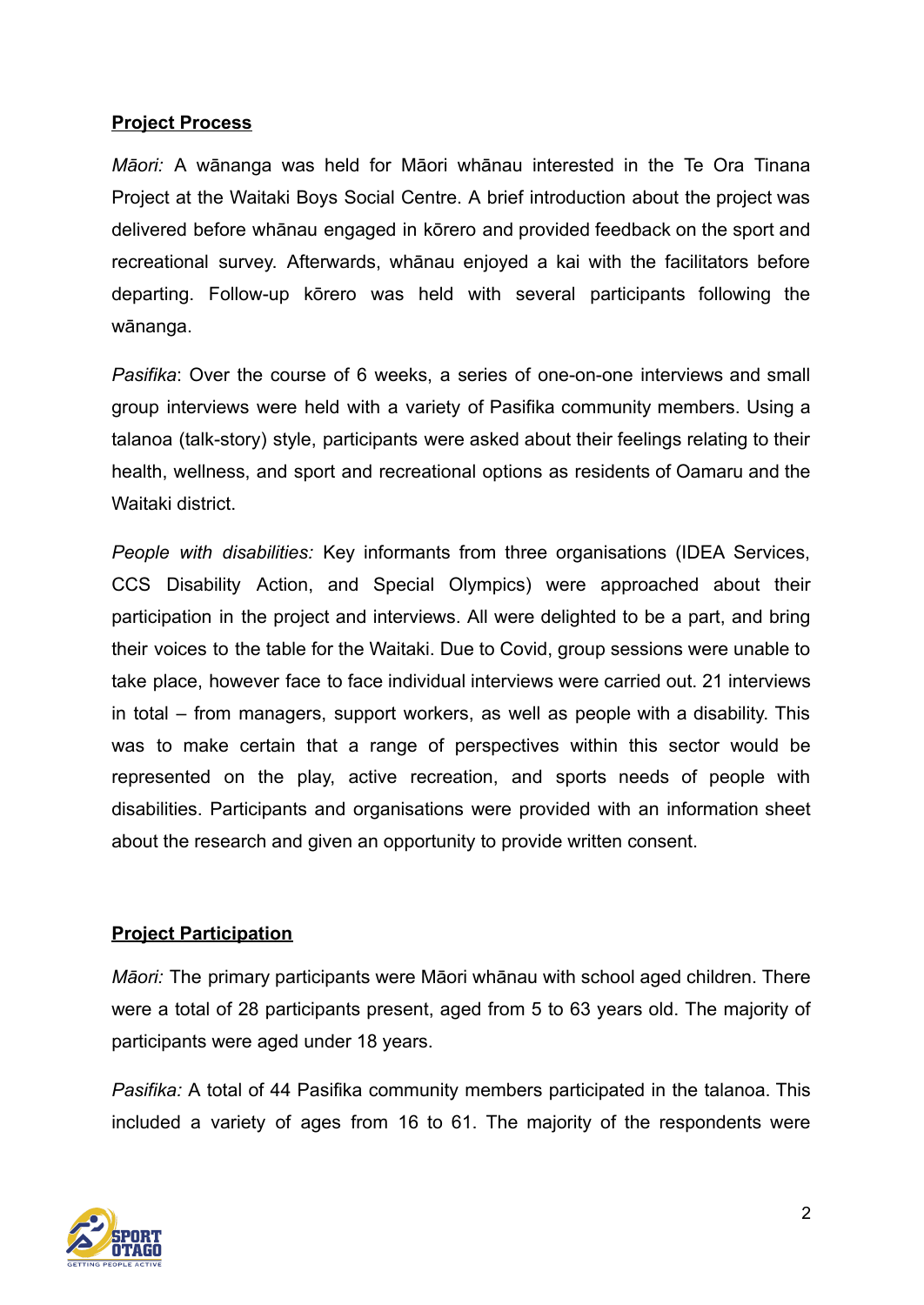female (55%). Guidance was also sought from Pasifika community and church leadership.

*People with disabilities:* A total of 21 individuals from a range of ages and abilities were involved in the interviews. The youngest being 13 years old, ranging to 37 years old, with intellectual and/or physical impairments, both female and male, as well as those involved with these people, manager, caretaker, and school support teacher.

Those who benefited are the local intermediate school and various organisations directly involved with people with disabilities – CCS Disability Action, IDEA Services, Magdalen House, Youth Centre, and Special Olympics, all in North Otago. The extra organisations that originally were not targeted such as the Youth Centre and Magdalen House added value to the research as it ensured all parties in the Waitaki District for people with disabilities had their voice heard.

#### **Project Achievement**

*Māori:* Whānau provided personal insights into their desires, aspirations, and experiences of various sport and recreational activities/facilities in the Waitaki region. Through the course of the kōrero whānau identified several desires, aspirations, and barriers to their participation and usage of sport and recreational activities.

*Pasifika*: In speaking with members of the Pasifika community, insight was gained into the challenges as well as the successes that people in the Waitaki District have experienced relating to the pursuit of health and wellness. Further, a deeper understanding of the broad nature of needs across the community was gained, depending on socio-economic status, family size, residency within the district, english-speaking ability, work schedules, religious/family/cultural commitments, and motivation.

*People with disabilities*: For those within the disability community a strong connection was made with Sport Waitaki. This link has allowed and given hope to those within the community around their needs and aspirations. They are often a sector that is overlooked regarding play, active recreation, and sport related needs and

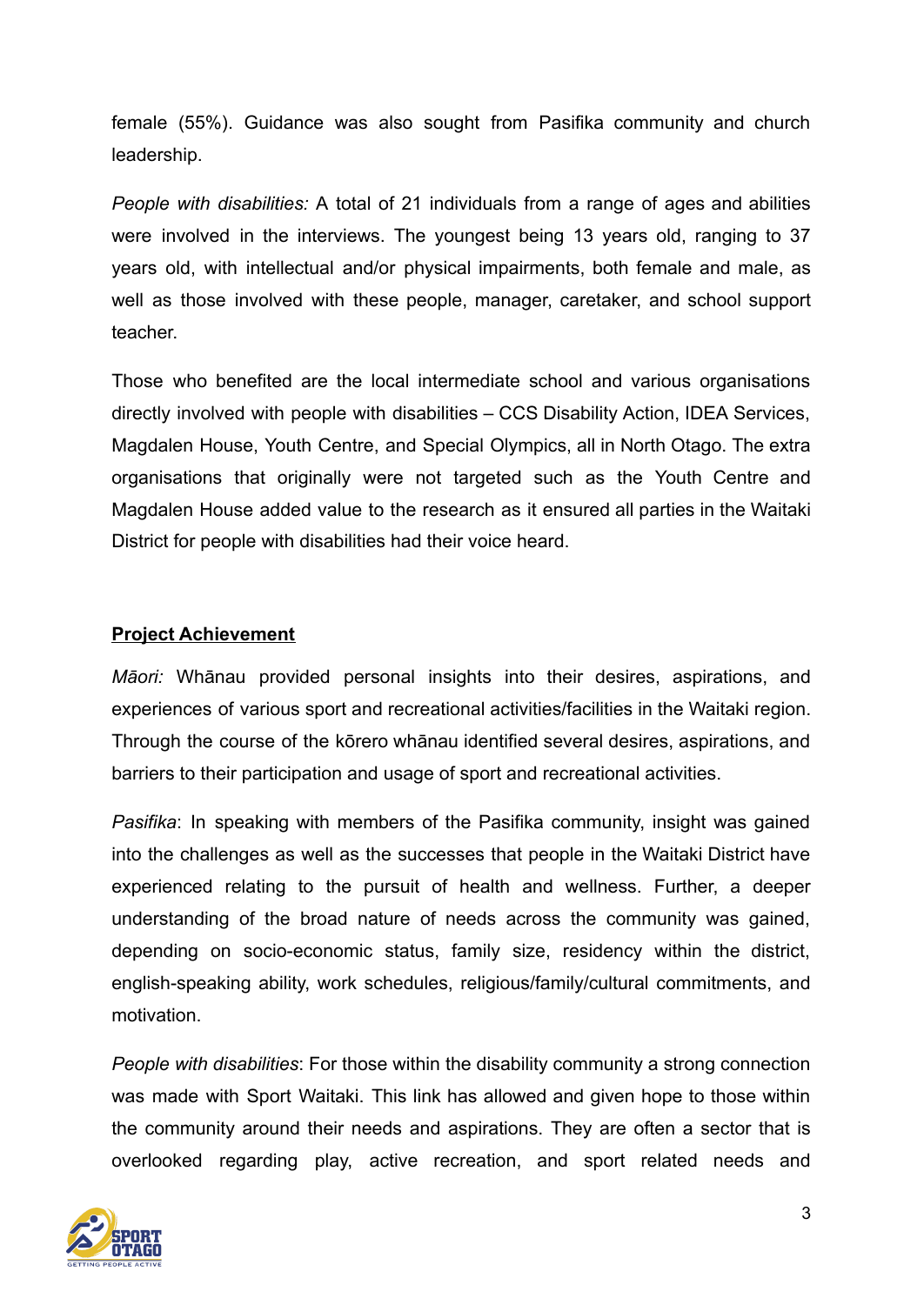aspirations. It is often the small things that make a large difference, as has been found through gaining further understanding and insights into how people with disabilities feel, struggle, and carry out their lives in the Waitaki.

#### **Other Community Benefits or Outcomes**

*Māori:* There were several comments from whānau that they were happy to be included in the project as they often felt disengaged from community discussions. Hence, they were hopeful that this project would provide an avenue for their views and aspirations. There was also strong interest in understanding what financial support was available for whānau who struggled financially, and that such support would enable whānau to engage with more activities and opportunities for health and wellbeing.

*Pasifika*: Participants were pleased to share their experiences and insights to the project. They are hopeful that the project will result in increased accessibility to programs, places, and funding that will ameliorate some of the barriers that they regularly encounter. For many participants, being asked what they thought was a big step towards recognizing their place in the Waitaki community. Many were surprised that anyone in a position of authority or in a position to make policy change should be interested in their needs or opinions.

*People with disabilities:* This project will benefit the wider community by providing an evidence base on which to build a coordinated response to addressing priority community needs, leading to increased physical activity and better health outcomes for those groups. In particular, the Waitaki District Council for their future planning for roading, facilities, and resources. Specifically around the 'new' sporting recreation centre that is their main focus, this research adds valuable insights into the challenges, barriers, and support required for people with disabilities, to use for their benefit. For instance – larger benches and family room space for those that are older but still require assistance to change.

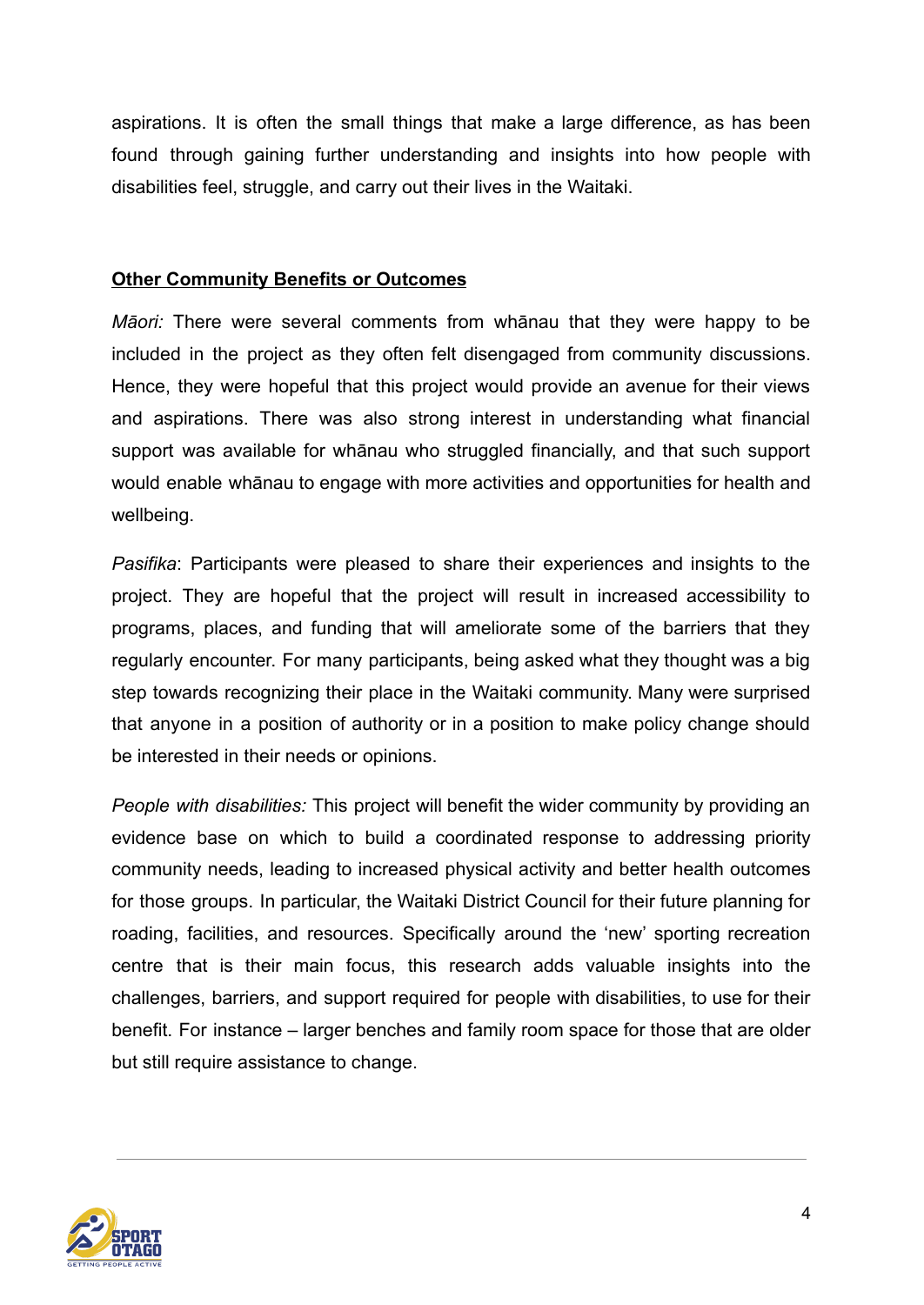# **Sector Narratives**

### *Māori:*

The majority of whānau participants were from North Oamaru, with the remaining participants from South Hill. Participants consisted primarily of rangatahi aged under 18 years who attended the wānanga with their parents. There was a primary interest around rangatahi health and wellbeing through recreation and sports. This was to be expected as the rangatahi indicated they were active in sport and recreational activities, whereas pāhake tended to be less active.

Whānau indicated a generally positive perspective of the various recreational and sport activities across the Waitaki community. The most negatively viewed activities were Multi-age Playgrounds, Sports Facilities, and Community Gathering Spaces. Whānau felt that these community facilities needed better maintenance and up-keep, a perspective that was indicated throughout whānau feedback.

Whānau felt strongly that there were sufficient sporting and play opportunities across the Waitaki region. This is not entirely unexpected given the majority of participants were rangatahi who were actively engaged in sporting programmes. Recreational and cultural activities were highlighted as opportunities for increased participation, with whānau indicating that most Māori activities were through school kapa haka. This isn't entirely unexpected as capacity within Māori communities tends to be limited, with a lot of extra-curricular activities run by individuals who are passionate about a specific kaupapa.

Whānau largely thought that better up-keep of parks, reserves, and playgrounds was required, with several whānau commenting that they felt these areas were messy. Accessibility was also cited by nearly a quarter of participants as requiring attention. The overall view of facilities within the Waitaki region was mixed, while the majority of whānau noted the convenience positively.

Whānau engaged in sport, recreation, and cultural activities across a variety of locations. Public parks, the Aquatic Centre, school, home, and beaches, lakes, and rivers were locations frequently visited. Conservation areas and Church were the locations whānau engaged the least. This was due to accessibility with the most frequently visited locations being more readily accessible than Conservation areas.

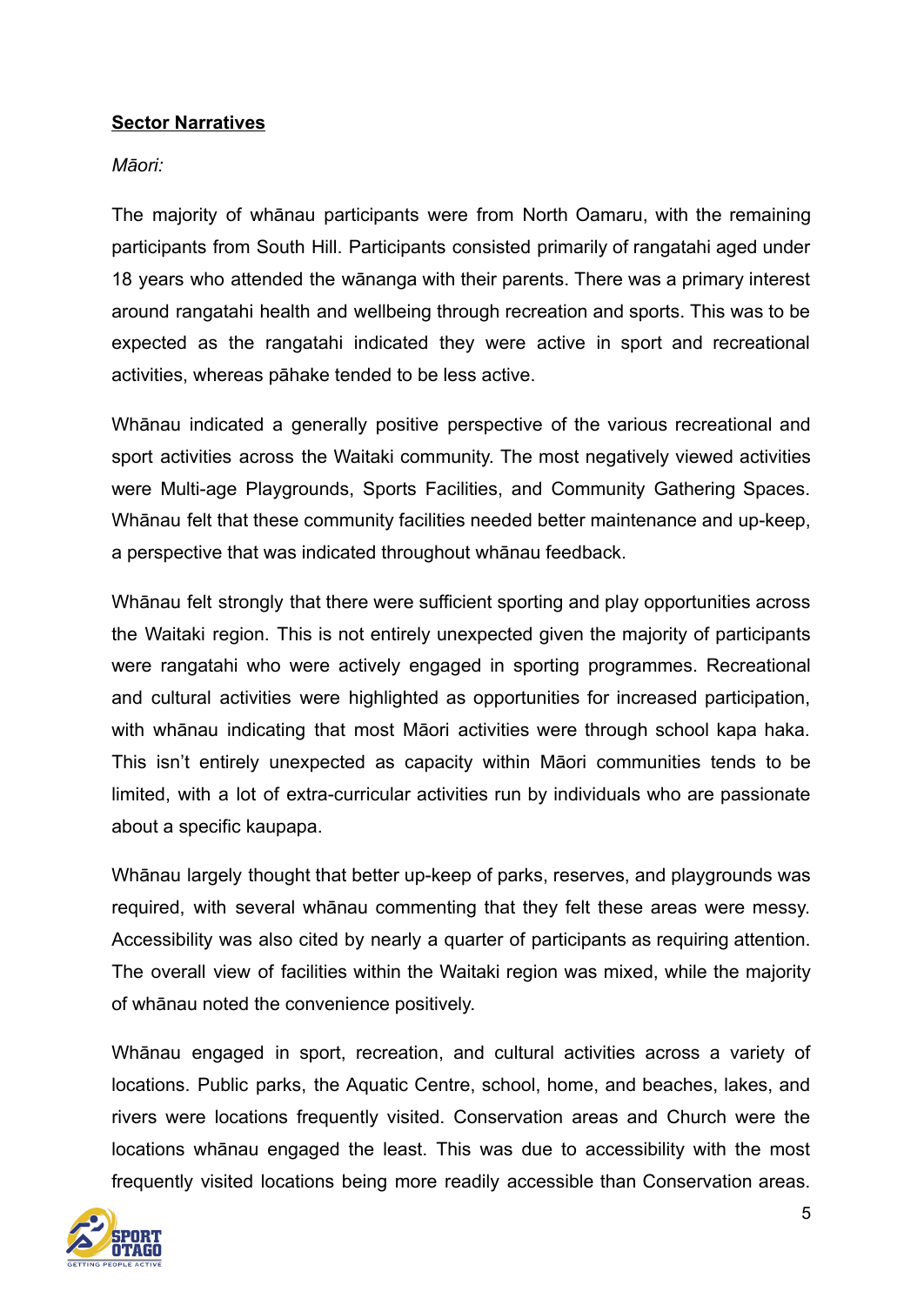Overall, whānau did not have a strong affiliation with Churches, hence the low participation with Church based activities.

Whānau identified several barriers that prevented their participation in activities outside the home, with time constraints and costs being the most prominent. Lack of motivation and equipment costs were also identified as significant barriers. The financially orientated barriers were cited by various whānau as being a major constraint, leading to a discussion around financial assistance and grants that whānau could access.

Rating the importance of a variety of facilities and places, whānau strongly indicated that rugby fields and arts and cultural spaces were the most important. This reflects the nature of whānau as cultural spaces were valued taonga for Māori while rugby fields were cited by the rangatahi as being important gathering places for practice, fun, and social gatherings. The least important facilities and places were indoor walking tracks and ice hockey/skate rink. The rationale for the lower rating was that whānau didn't engage with these facilities and therefore did not view them as favourably as other facilities and places.

Whānau identified a variety of activities and facilities that they would like to pursue if they were available in the Waitaki region. The most prominent activities identified by whānau were kaupapa Māori activities such as waka ama, kī-o-rahi, and mau rākau. This is not unexpected as such activities have increased in popularity over recent years. Whānau also identified a number of aquatic activities such as water polo, a hydro-slide, and bigger pools.

Discussing which sport, play, or recreational areas required the most improvement, "recreational, leisure, and sports programmes and activities are developed specifically for and made accessible to people with disabilities where required" was the most commonly identified need. The rationale behind this perspective was a desire for inclusivity within the community, a viewpoint consistent with the Māori value of manaakitanga (inclusiveness). Other areas that were commonly identified included increased safety on roads, especially near schools. This was an expected result as all participants were connected to schools as either parents or students. More non-competitive sport and recreation options and an improved aquatic centre

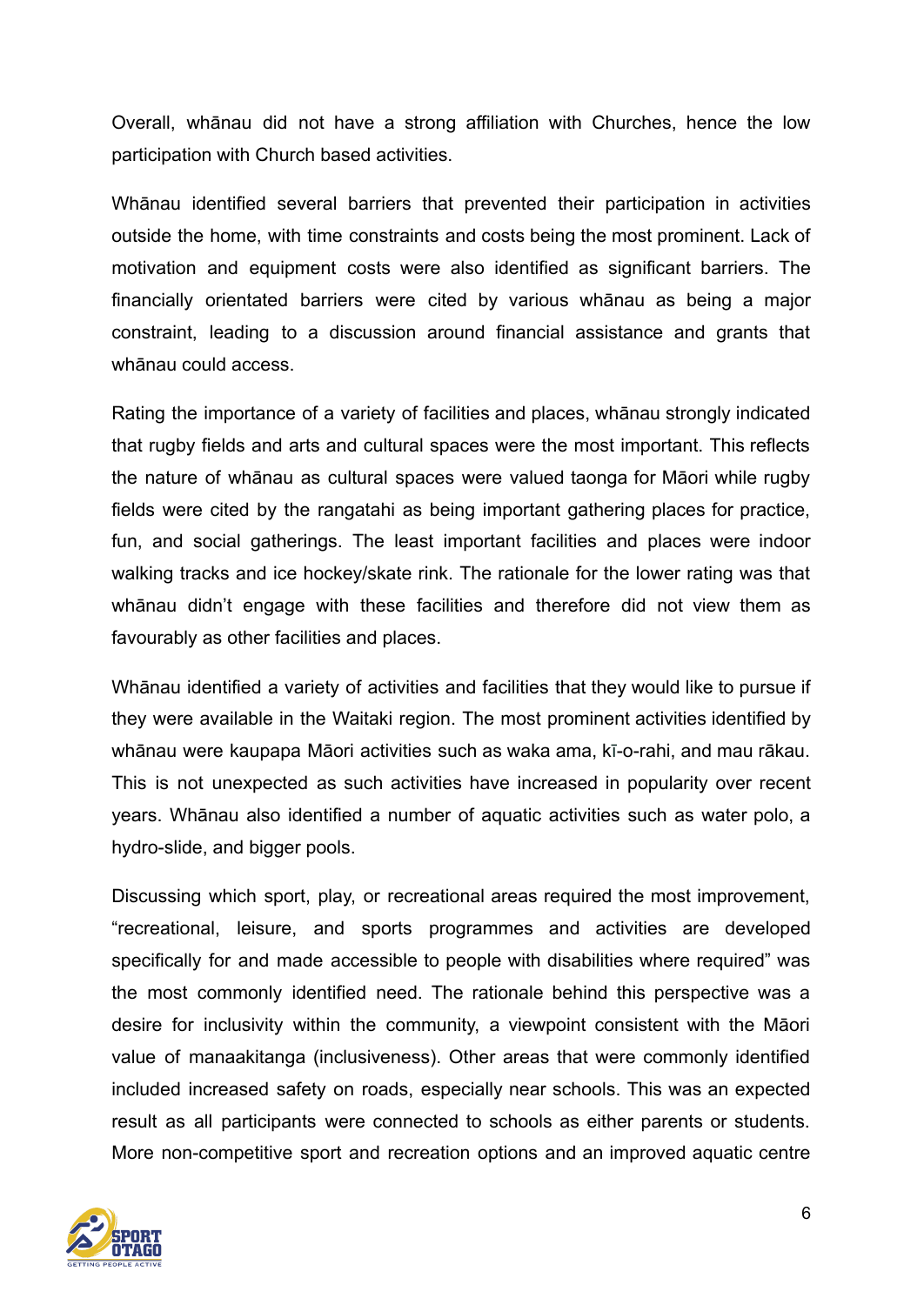were also commonly identified areas. This perspective correlates with previous questions as whānau identified activities such as mau rākau, kī-o-rahi, and waka ama as activities they would like to participate in; additionally a desire for more aquatic activities was also identified. Increased availability and affordability of group exercise options was also an identified need and is consistent with previous answers where whānau identified costs as a barrier to participation. Safe playground options for children aged under five years of age, accessibility of information, and the number, quality, and location of playgrounds were the least identified areas that required improvement. The playground results correlate with the demographic of whānau participants as the majority were rangatahi and therefore not engaged in playground and information related activities, whereas the pakeke present did identify these areas as needing improvement.

When presented with the opportunity to identify activities that they would participate in to be healthy and happy if cost was not an issue, whānau identified a number of existing opportunities such as touch rugby, netball, cycling, rugby, and basketball, in addition to more exotic options such as waka ama and mau rākau. Again, this correlates with previous answers where whānau identified cost as a barrier to participation. These answers indicate that cost is a real barrier that is actively preventing whānau from participating in existing opportunities that promote health, happiness, and wellbeing.

The most common theme identified throughout the survey and kōrero was that cost was a recurring barrier that prevented whānau from participating in more sport, play, and recreational activities. Whānau were unaware of any financial assistance or grants they could apply for, despite there being several funds available.

Another common theme was the desire for more kaupapa Māori activities such as waka ama, mau rākau, and kī-o-rahi, which whānau identified as an avenue for connecting with and strengthening culture and identity. Unfortunately, these activities are not available in the community.

As mentioned throughout this report, costs of activities and equipment is a recurring and significant barrier for many whānau. From the information provided through the survey and kōrero it is clear the financial constraints are actively preventing whānau

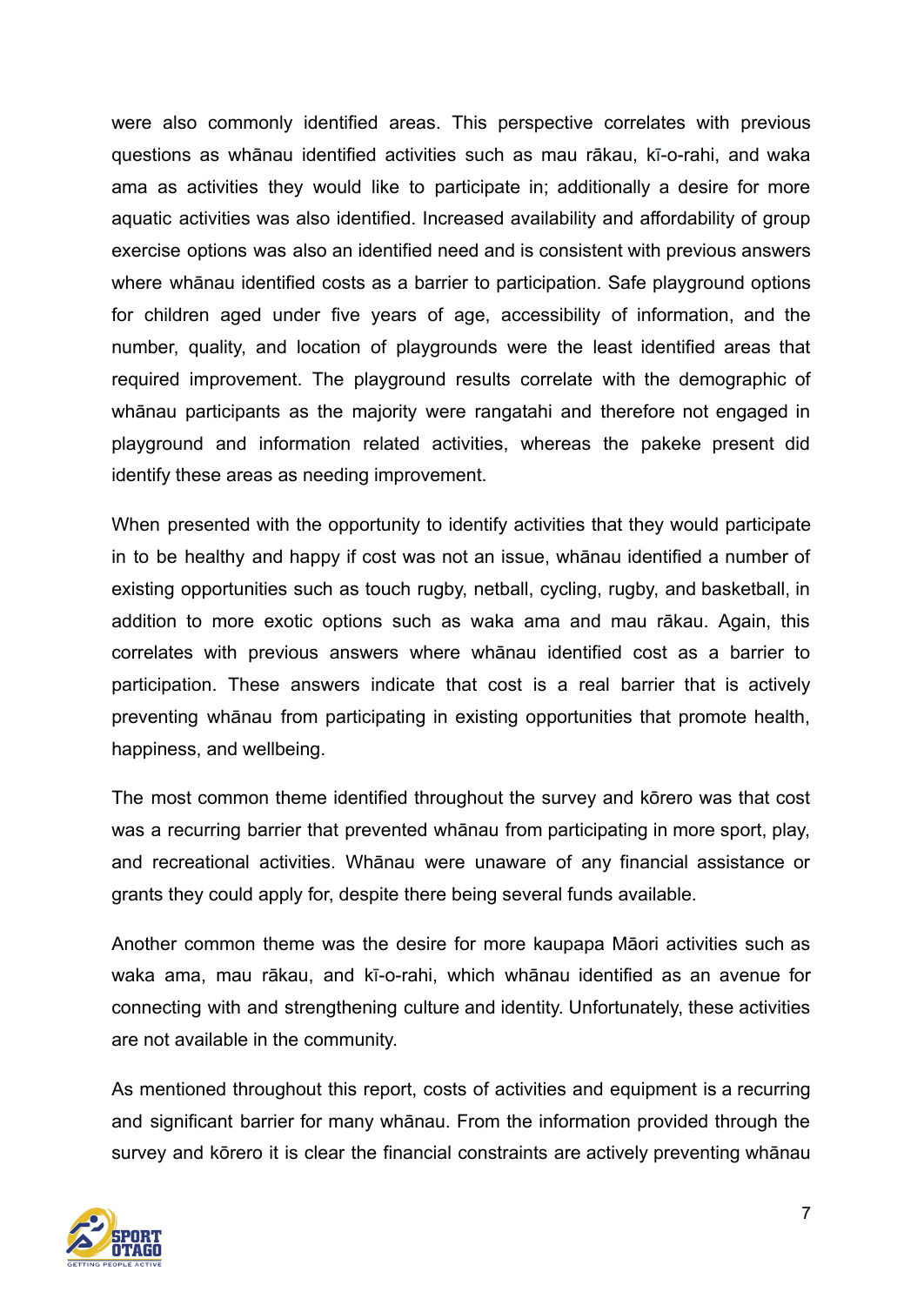from participating in sport, play, and recreational activities that would support their health, happiness, and wellbeing. Whānau were completely unaware that there are opportunities for financial assistance to support their participation in sport, play, and recreational activities, for example the Te Kīwai Fund through Te Pūtahitanga o Te Waipounamu. When whānau were informed about this fund and other avenues, they expressed an interest to learn more, however, there was also a sense of apprehension stemming from previous negative experiences seeking financial assistance. There was a sense of whakamā (shame) that has resulted from feelings of being stigmatized and judged during these previous experiences that have created an additional barrier. Whānau indicated that they would consider accessing financial assistance if it was available in a way that felt culturally safe and appropriate.

Overall, whānau had a positive perspective of sport, play, and recreational activities within the Waitaki region. There was active participation in a wide variety of activities, particularly amongst the rangatahi, who were actively involved with sports in particular. Whānau were open to new opportunities and experiences, particularly kaupapa Māori activities. Unfortunately, financial constraints were consistently identified as a barrier that is negatively impacting whānau and their level of participation. The lack of opportunities for whānau to engage in kaupapa Māori activities such as waka ama, mau rākau, and kī-o-rahi was cited by many participants. Furthermore, whānau saw these types of activities as an avenue for connecting with their Māoritanga (culture) and felt disappointed that they were unable to engage in these activities. Capacity and capability constraints are a common theme within Māori communities, and unfortunately it appears that the expertise and knowledge to facilitate these types of activities is absent from the Waitaki region.

#### *Pasifika:*

The Tagata Pasifika population, with its younger and increasingly New Zealand-born profile, is projected to increase to 12% of New Zealand's population by 2051 (Statistics NZ, 2018). Given the historic under-counting that has been shown to exist

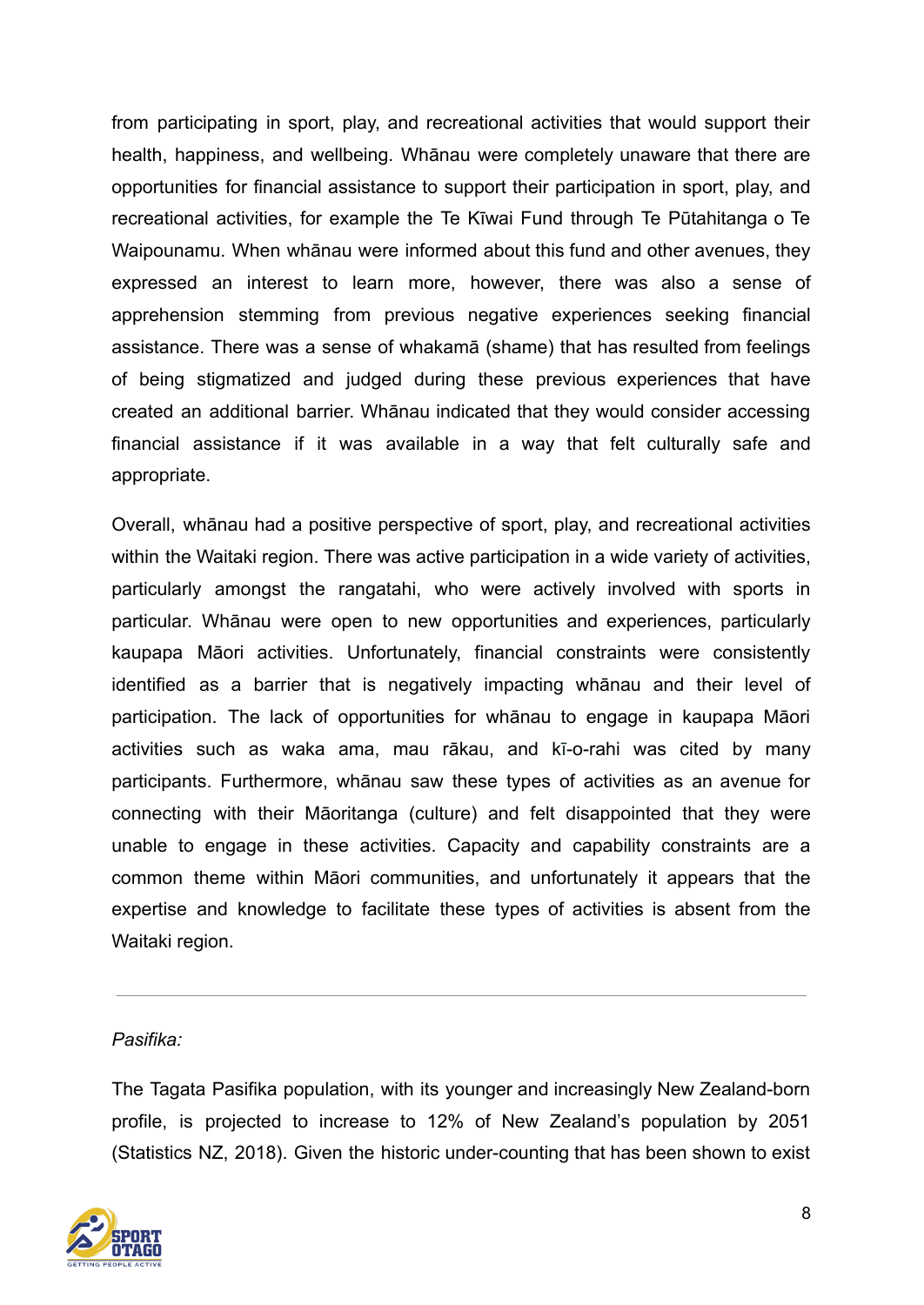in Tagata Pasifika peoples (Edwards, 1996), this is perhaps a conservative estimate. The general Tagata Pasifika population is expected to top 650,000 in the next two decades (Statistics NZ, 2018).

Census data showed the population of Pasifika in Waitaki as 858 (3.8%), compared with 468 (2.2%) in 2010. With more than 200 families moving to Oamaru in recent decades, Pasifika now make up 20 percent of Oamaru's 13,000 people, compared to Auckland's 15 percent ([https://www.rnz.co.nz/news/political/426793/oamaru-s](https://www.rnz.co.nz/news/political/426793/oamaru-s-)pacific-community-weighing-election-opportunities). The Covid-19 pandemic has resulted in a more careful accounting of Pasifika in Waitaki and estimates now exceed 2,000 (Oamaru Pacific Island Community Group, 2021).

Te Ora Tinana Project participation was sought from Pasifika who live in Oamaru and the Waitaki Valley. The majority of respondents live in the North Oamaru area, which was to be expected as that is where the vast majority of Pasifika live in Oamaru. This is related to the lower cost of living in the North End, walking distance to all secondary schools and middle school, and closer proximity to employment at Lean Meats and Alliance Pukeuri. Few Pasifika live in the South Hill area, however their responses remained consistent with Pasifika in the North End of Oamaru. Our ability to conduct larger talanoa with the Pacific community was hampered by Covid-19 restrictions and the fact that Talanoa Ako did not continue for Terms 3 and 4 of 2021 due to funding constraints. Nevertheless, participation was widely sought and interviews continued in smaller groups and one-on-one. A total of 44 individuals were interviewed for the project.

Recreation: It was noted that Pasifika do not, in general, make full use of recreational options in the Waitaki District. This can be seen from their limited use of the Friendly Bay playground, Oamaru Gardens and playground, and walking and bike tracks. The reasons behind this can be cultural, socio-economic, racial, or otherwise. It was generally perceived that those are "palagi" spaces. While no respondent mentioned an overt exclusion, it was inferred that they at times do not feel comfortable in those places. This is not to say that no Pasifika family uses the harbour playground or visits the Gardens. However, you are not likely to see many Pasifika there unless they live very nearby.

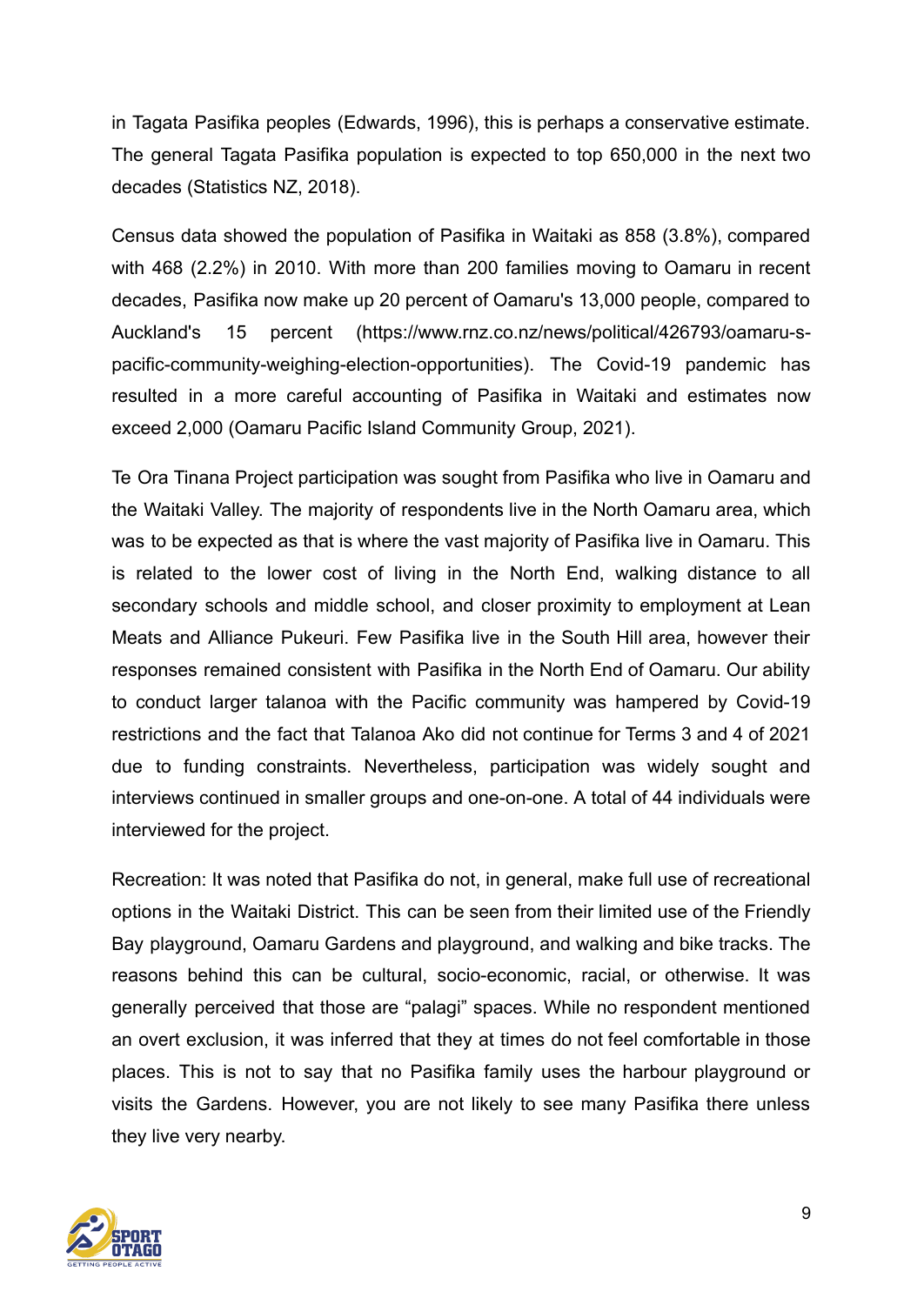There is limited use of the Aquatic Centre, for those families whose children can in fact swim. Adults do not use the Aquatic Centre for exercise or recreation for both cultural (wearing of swimsuits for women) and practical reasons (they cannot swim). While the cost to use the Centre is not exorbitant, it remains a barrier to frequent usage of that space. In addition, it's location in town is a barrier to those with limited transportation options. Respondents also noted that they have at times felt "shame" if the lifeguard has scolded them for being too loud or boisterous. Despite coming from islands where ocean swimming is the norm, few Pasifika choose to swim in the ocean here and will only if at a family picnic or some similar event. Pasifika children noted that they love "jumping off the wharf" in the summer and/or playing on the beach at Friendly Bay or Kakanui beach, however, those experiences are limited. A number of respondents noted that they enjoy river swimming a lot; making use of the Kakanui river near the Totara Estate or travelling inland to Maheno to more secluded swimming spots. Adults were more likely to swim in the river than ocean or pool because it is more private and they would be amongst their own families/community. Fishing remains a highlight for Pasifika, the most popular being the mouth of the Waitaki river during kahawai and flounder seasons, octopus hunting in Dunedin, crab netting in Moeraki, and, less often, diving for paua/kina or salmon fishing up the valley or at the Ohau/Tekapo canals. The majority of respondents who discussed fishing noted that they do not often buy fishing licenses to catch New Zealand game fish due to the cost. While eating salmon is desirable, families are more likely to purchase it through the Mt. Cook factory outlet in Timaru than catch it themselves. Boating options were primarily not included in participant responses and those who had either experienced or benefitted from fish caught from a boat had so because of a friend or work colleague who took them fishing. No respondent knew of a Pasifika person in Oamaru who owned a boat.

Because of the cost associated with purchasing a bicycle, most Pasifika children do not own one, or will share one bike amongst multiple children. They are more likely to own scooters and are still expected to share. While this may be changing for some families, most older Pasifika children outgrow bike riding and prefer walking to school. Parents noted that the streets surrounding schools are often unsafe, especially Taward St (between Raglan and Redcastle), and on Arundel, Raglan, and Harlech Streets. One parent noted that every morning and afternoon, there are six

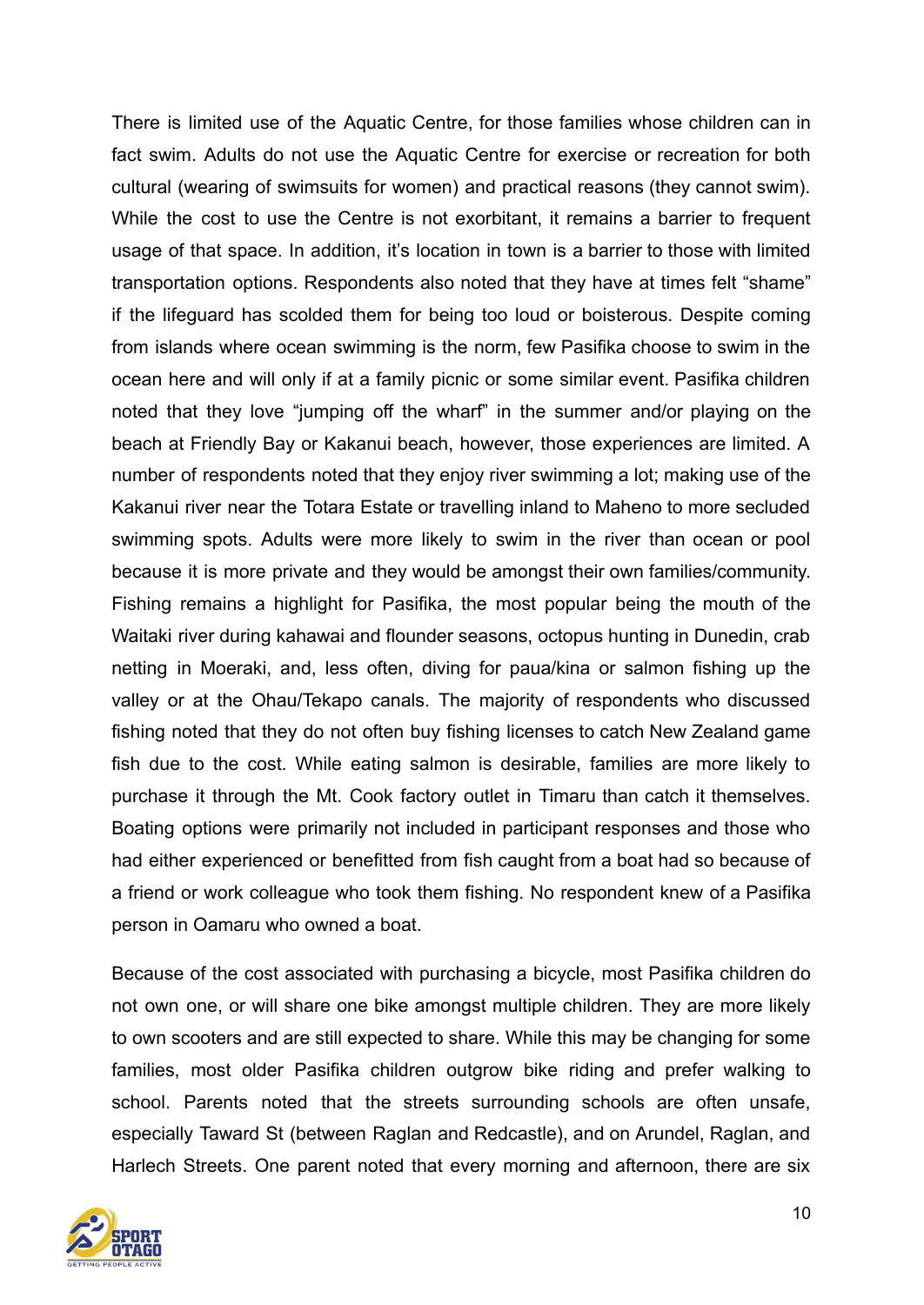schools (Casa Nova Kindergarten, St. Kevins, Waitaki Boys, Oamaru Intermediate, Pembroke, and Waitaki Girls) that have children walking, biking, scootering to/from school. There are no speed warning signs or speed bumps to slow motorists. During the year, and especially during touch rugby season, dozens of children are crossing Taward Street to Centennial Park, and the lack of speed barriers makes this very dangerous as motorists often speed race down this road. Parents are inclined to stop their child participating in touch or will drive them to school to avoid dangerous speeding on these roads in particular.

Use of the Waitaki Recreation Centre is mixed. Younger respondents are very familiar with the Centre as it is the place that basketball, some netball, and volleyball takes place. Community usage of the Recreation Centre for Friday night volleyball was highlighted as a popular activity. This was especially true for the Tuvaluan community and Inspired Faith Church that utilize that space to foster community relationships, provide youth with a Friday night activity, as well as for exercise. Volleyball is a sport that Pasifika have enjoyed from the islands to Oamaru and is another way in which community spirit and competition is enjoyed. The lack of an outdoor space to play volleyball or access to nets/balls was noted as a barrier to most respondents. While volleyball is still an up and coming sport in Oamaru, Pasifika are seen at the forefront, especially at Waitaki Girls and Boys high schools. For Pasifika girls, this is a popular option for those who do not play netball. The lack of public outdoor courts was repeatedly cited as a drawback, especially in North Oamaru. Being able to play basketball/volleyball/netball after school, evenings, and on weekends was mentioned as a real barrier to fitness and recreation for Pasifika. Use of green spaces for rugby was noted to be excellent in the North End as space at Centennial Park is frequently used. Concerns over the loss of a popular rugby game spot to the planned recreational centre were raised, however those concerns were less important than the benefits to be gained. Rugby and touch are extremely popular sports for Pasifka youth and men, and is becoming increasingly popular with girls as well. For families with gifted players, access to larger opportunities outside of Oamaru can be limited because of cost. This is true for almost all Pasifika elite athletes in Waitaki. Participating in tournaments can average between \$100-\$400 per student per tournament. If the family has multiple children in sports, this can be a prohibitive amount. Funding assistance is available but it is limited. Applications from

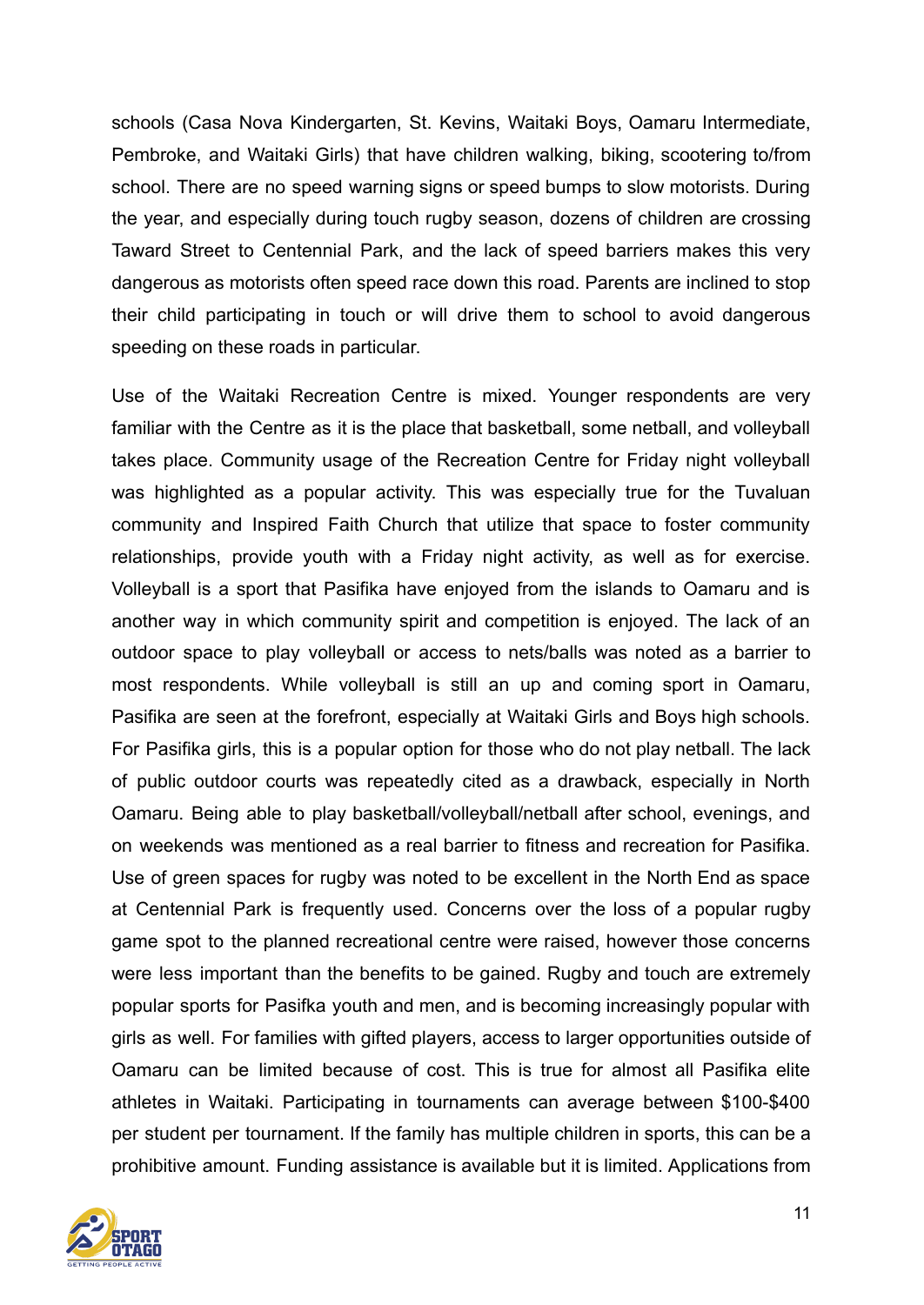Oamaru to Sporting Chance are included with children from all of Otago, and so the odds of funding are low. This is true for equipment as well.

In interviewing Pasifika, especially older community members, the condition of footpaths and poor lighting was cited as an important reason behind why they did not walk around their neighborhoods. One respondent noted that there is one street in her neighborhood in the North End that has only two working lights, and is thus dangerous for her to walk in. Uneven footpaths were also cited as a barrier due to fear of tripping and falling. When pressed, respondents also noted that they were "tired" and thus unmotivated to walk on a regular basis, especially if there was no one to motivate or walk with them. Older respondents, many of those barely 60, consider themselves to be "old" and thus unable to exercise. This included walking or attending an exercise class. When asked, older women responded that they would prefer walking on a treadmill or an indoor walking track. For most Pasifika women, feeling "faka maa" or "shame" was a primary reason why they did not exercise publicly or at the gym. They mentioned that most recreational/exercise places lacked a Pasifika "vibe" and thus were uncomfortable/unwelcoming. Some shame derived from larger body size was mentioned. When asked if they would use a space/class specifically for them and run by a Pasifika person, they were unanimously positive.

There are growing negative trends in terms of health disparities that continue to grow (Ministry of Health 2013; Statistics NZ 2013). Social and economic factors such as health literacy, prescription costs, large family size, and diet continue to be key determinants of Tagata Pasifika health behaviours (NZ Health Survey, 2019). This is no different for Pasifika in Waitaki, however a broader community health evaluation was beyond the scope of this project. Nevertheless, it became apparent over the course of the Te Ora Tinana Project that access, affordability, and motivation remain the core issues related to health seeking behaviours for Pasifika.

Body image for Pasifika in New Zealand is a complex issue. Even New Zealand born Pasifika continue to prize a "thicker" body for women as desirable for themselves and their partners. Gaining weight from childbirth is an expectation, however losing that weight is not. Thinness is often associated with illness or "fia palagi" attitudes. While this is not universal, Pasifika women are expected to be on the heavier side

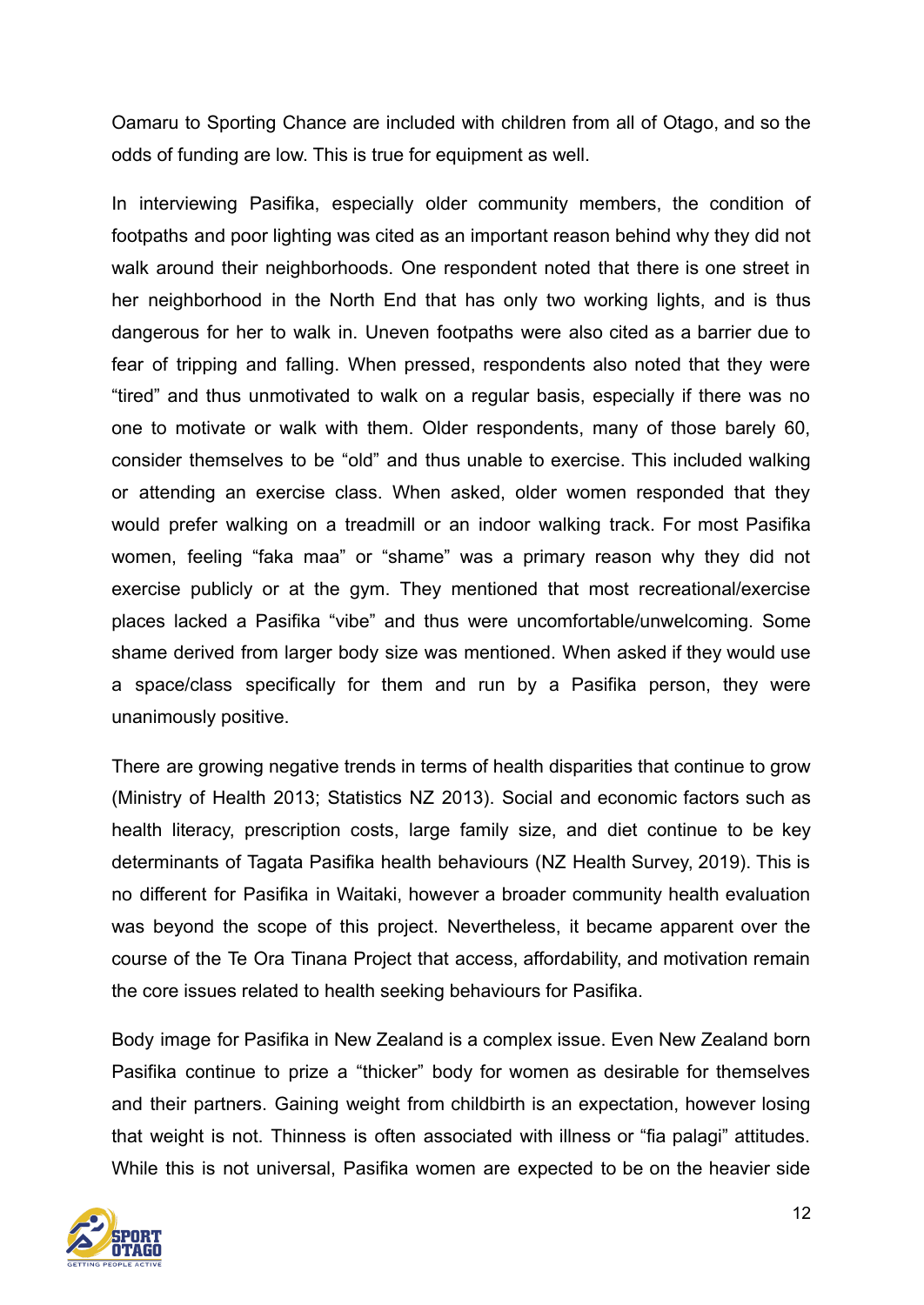and are considered more attractive. This appreciation of a larger body is often a motivator behind the reason why many Pasifika, male and female, do not exercise. This is also why most Pasifika women often choose not to go to public gyms because they feel judged by non-Pasifika for their size and/or exercising around men. Acknowledging the role that culture plays in body size and image is important. However, many participants also acknowledged that their health is not as they would like it to be but they lacked motivation and could not do anything about it on their own. A number of respondents mentioned admiring the programmes organised by the Tongan Society in Timaru, including the Biggest Loser and various other group exercise initiatives, and wondered whether the same could be replicated in Oamaru.

Access to non-church associated large spaces for both familial and community gatherings, Pasifika exercise programmes, or cultural events was a noted barrier. This was also noted as a barrier in regards to the pursuit of cultural activities like traditional dancing. Respondents noted that Auckland and Christchurch Pasifika have more cultural outlets because they have more neutral, public spaces to practice in. Having a "Celebrate Pasifika" event was mentioned as a possibility, however locating and/or funding it is problematic. One respondent emotionally mentioned that she, as a Pasifika in Oamaru, often feels "invisible" despite the fact that they make up 20% of the Waitaki population. While racism certainly continues to exist in Oamaru, the respondent felt that the lack of opportunities for Pasifika to practice and share their cultures and language (outside of the Language Week and Polyfest) could lead to young people losing that part of their identity.

In summary, the majority of Pasifika in Waitaki greatly appreciate Oamaru and the peaceful nature of life here, and were positive on almost all fronts. They acknowledge that recreational spaces and places exist but they do not take advantage of them as much as they should, whether because of work scheduling, cost, or ability. Most viewed participation in sport as extremely important to them or their children but also cited the rising cost of that participation as problematic. Parents of elite athletes found travel, access to coaching, and distance as their biggest drawbacks of living in Waitaki. Many were hopeful that the planned recreational centre in the North End would attract greater opportunities for less travel, and would bring more scouts and training camps to Oamaru.

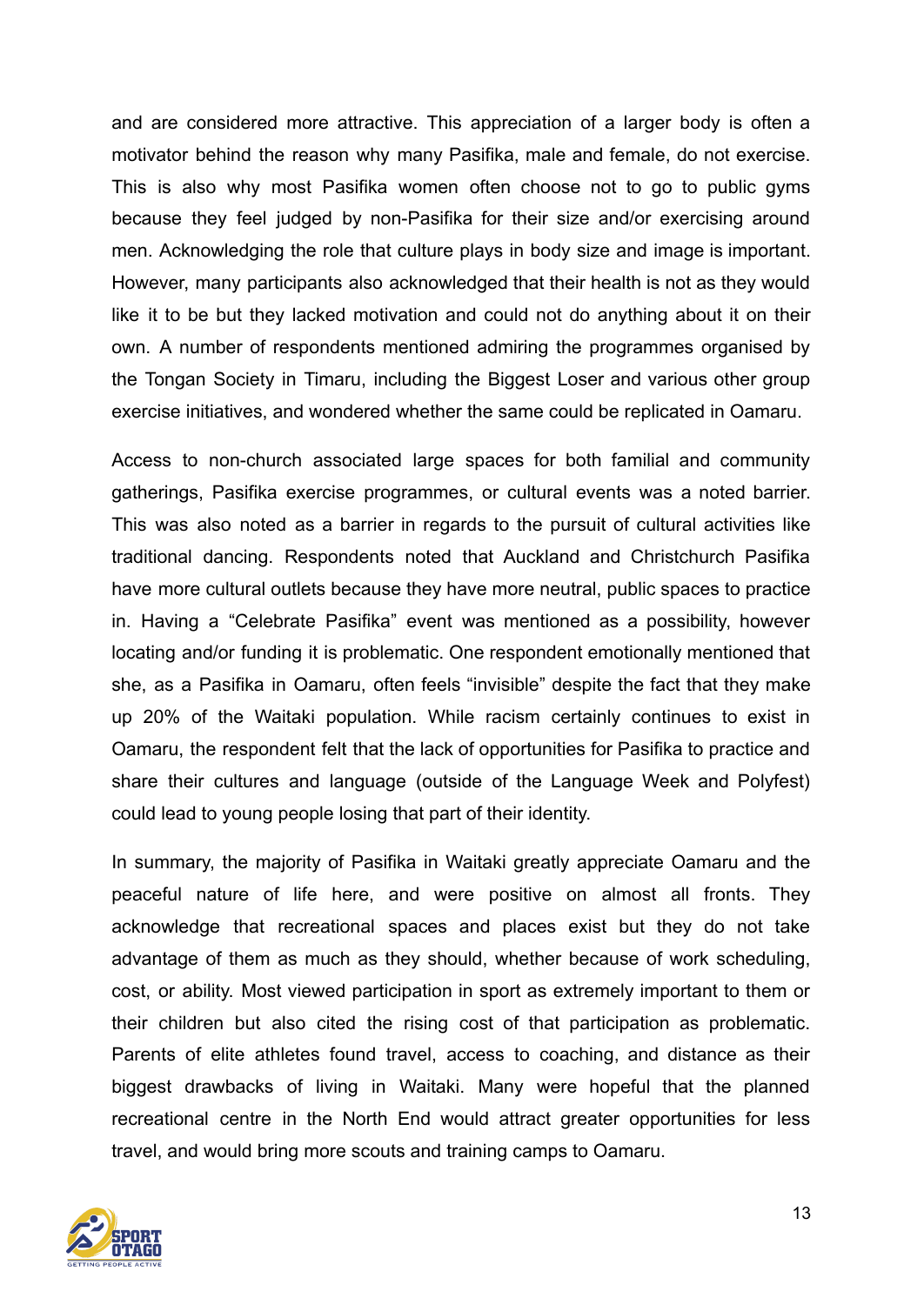Culturally responsive initiatives coupled with Pasifika leadership in the arena of culture, sport, recreation, and wellness would have positive results across the district. Having "Pasifika-friendly" spaces available for all manner of activities is a complex issue. However, having community-centred programmes that specifically target Pasifika, especially women, was considered important. Participants living in Oamaru North noted that there are no quality playgrounds like those at the Oamaru Gardens or Friendly Bay. Having their children be able to walk to larger, multi-age, safe playgrounds was cited as being important coupled with access to public outdoor multisport courts that would allow for evening and weekend recreation. Improved lighting on side streets and repairs of unsafe footpaths was also noted as a community need.

Access to information remains a barrier to wellness and recreation in Waitaki. While opportunities, activities, and events may exist, they are most often not reaching Pasifika communities. The exception to this is organised sport and school-associated sport. Information is often passed from Council level to the community via community organisations like the Oamaru Pacific Island Community Group, individual island group associations, and churches. Partnerships with these organisations should be sought to increase the uptake of any and all recreational and wellness programmes in Waitaki. As community-oriented people, Pasifika will respond well to programmes that are led by/endorsed by their own community leadership. Project participants responded very positively to the idea of gym-type facilities in their church halls and other community spaces that their youth, men, and women could access at different times.

#### *People with disabilities:*

The majority of the participants lived in Oamaru North, which was expected as it is close to schools of all ages as well as the IHC and Magdalen housing. Being at this end of town however does mean that people have to travel into Central Oamaru to visit the gardens, go shopping, have a haircut, as well as participate in many other sport, recreation, and play activities. This raised barriers for the initial question of our interview of transport. Many can not drive themselves, therefore other forms of

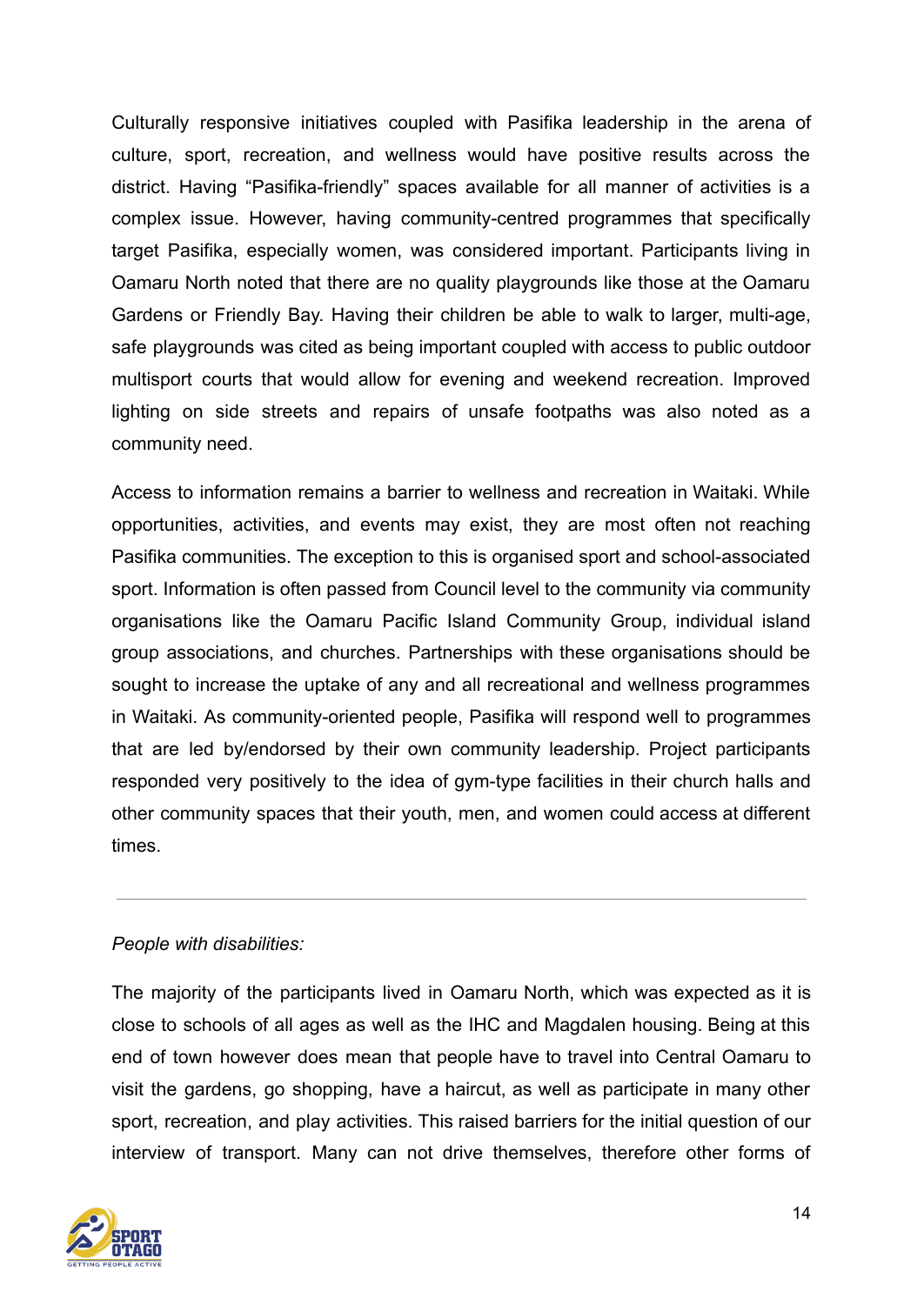transport are required; walking, biking, taxis, or organisation vans. Transport is a huge barrier for people with disabilities. This barrier highlights the incompatible footpaths and crossings through the Oamaru township. Education around where to cross is required for those that are independent, and for those that are not completely it is confidence damaging.

The Waitaki Aquatic Centre is used a lot by the disability sector for Special Olympics training as well as hydrotherapy. The water allows them to fully be themselves as the water acts as a support to make it low weight bearing. There is a cost to enter the premises, however interviewees acknowledged that it is the cheapest indoor public facility to enter in the South Island; the expenses add up once transport is included. Sometimes their support worker is able to take them, however, it needs to be one on one and booked in advance to ensure that staff onsite is in ratio. There are new hoists that were put in the Aquatic Centre two years ago – these were appreciated and complimented as having made an improvement for the sector in allowing for people with any type of disability who cannot enter the pool themselves to gain access successfully. The Aquatic Centre was rated very highly with six participants scoring it a 5/5 for importance.

Playgrounds also scored highly on the importance scale. This was due to a few being able to participate themselves, but the majority enjoying watching others. A manager's comment of having a wheelchair access swing has remained boldly in my mind, "those that watch smile so widely yet imagine their faces if they could experience it themselves." Swinging is an excellent source of vestibular input used in sensory integration therapy for children with sensory processing disorders. It can help to develop gross motor skills including balance and coordination, as well as fine motor skills such as gripping. But not just for children, balance and coordination, as well as having fun, is important for anyone of any age.

The Oamaru Gardens and green spaces were described as having "pretty flowers everywhere," however the paths are difficult for many people with a disability. The gardens have narrow and rooty pathways that disrupt the path and cause hazard. This makes those that struggle or are unconfident walking shy away from going near. Whereas in the green spaces throughout Oamaru, and closer to where the majority live in Oamaru North, they are only grass paths which limits a range of accessibility.

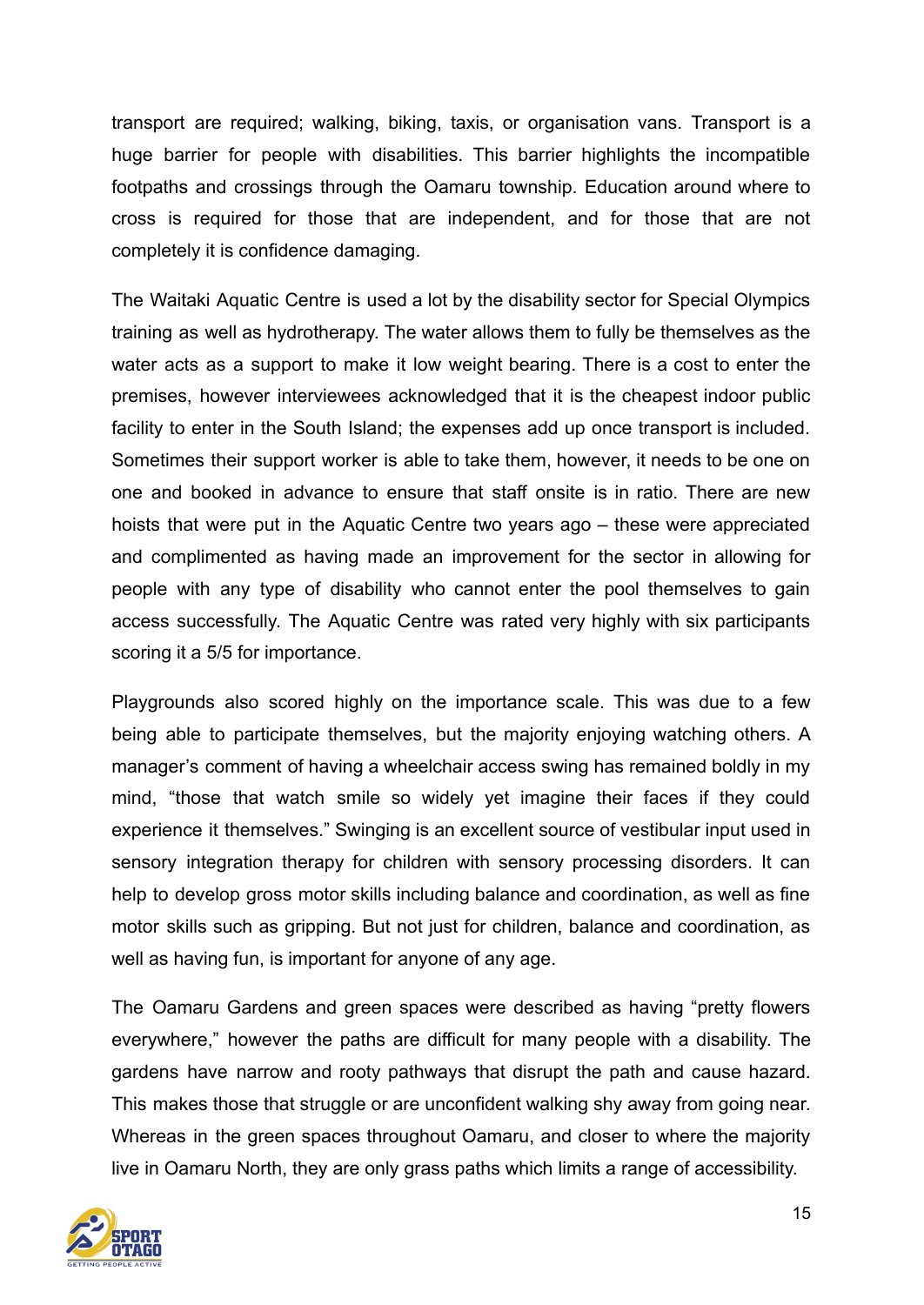Furthermore in regards to paths throughout Oamaru, particularly the North End, there was a common theme that they are difficult - on odd angles, huge ledges/curbs, even near disability car parking. Also the large gaps between footpaths and roads are very high and steep. Many participants understood that the gaps were for drainage, however wheelchairs, bicycles, as well as other modes like pushchairs, struggle to go over. This needs assessment really illustrates that the infrastructure of Oamaru is not up to standard for daily activities for everyone.

There are a range of crossover needs for people with disability; it is also referred to as the accessible journey. For instance, a recommendation for the Waitaki from the research is a concrete, flat, covered shelter in a green space so people with a disability are able to share the simplicity of a picnic/BBQ. It however is a whānau approach for under fives, those in a wheel or pushchair, grandparents, and parents.

Within the disability sector there are those that are independent, but there are also those that require full-time care. From managers, support workers, and individuals themselves, everyone was eager about being able to participate in play, recreation, and sport. Attitude is a huge part of moving and being involved, so this showed a great indication of where this sector is heading in the near future. There was a selection of participants (four) that are friends who use biking as their main mode of transport daily, to work, to hang out, and to get to various recreational activities, e.g. boccia and ten pin bowling. They have taught each other to be confident riding on the footpaths and being aware of other vehicles and people. This shows that with support and encouragement people in the disability sector are able to become more independent. Waitaki is becoming a well known area for recreational cycling with the Alps to Ocean being a large attraction. This is a great resource that could be used more to its full advantage.

Regarding how satisfied participants were with their current community and facilities, over half circled 'unsure' for both indoor and outdoor facilities – this shows that people with disabilities don't know what they don't know, and couldn't make a judgement on this. This is a positive as it allows the Waitaki itself to really take a stand and show everyone that what we have is of great benefit and up to a satisfactory standard for everyone to use.

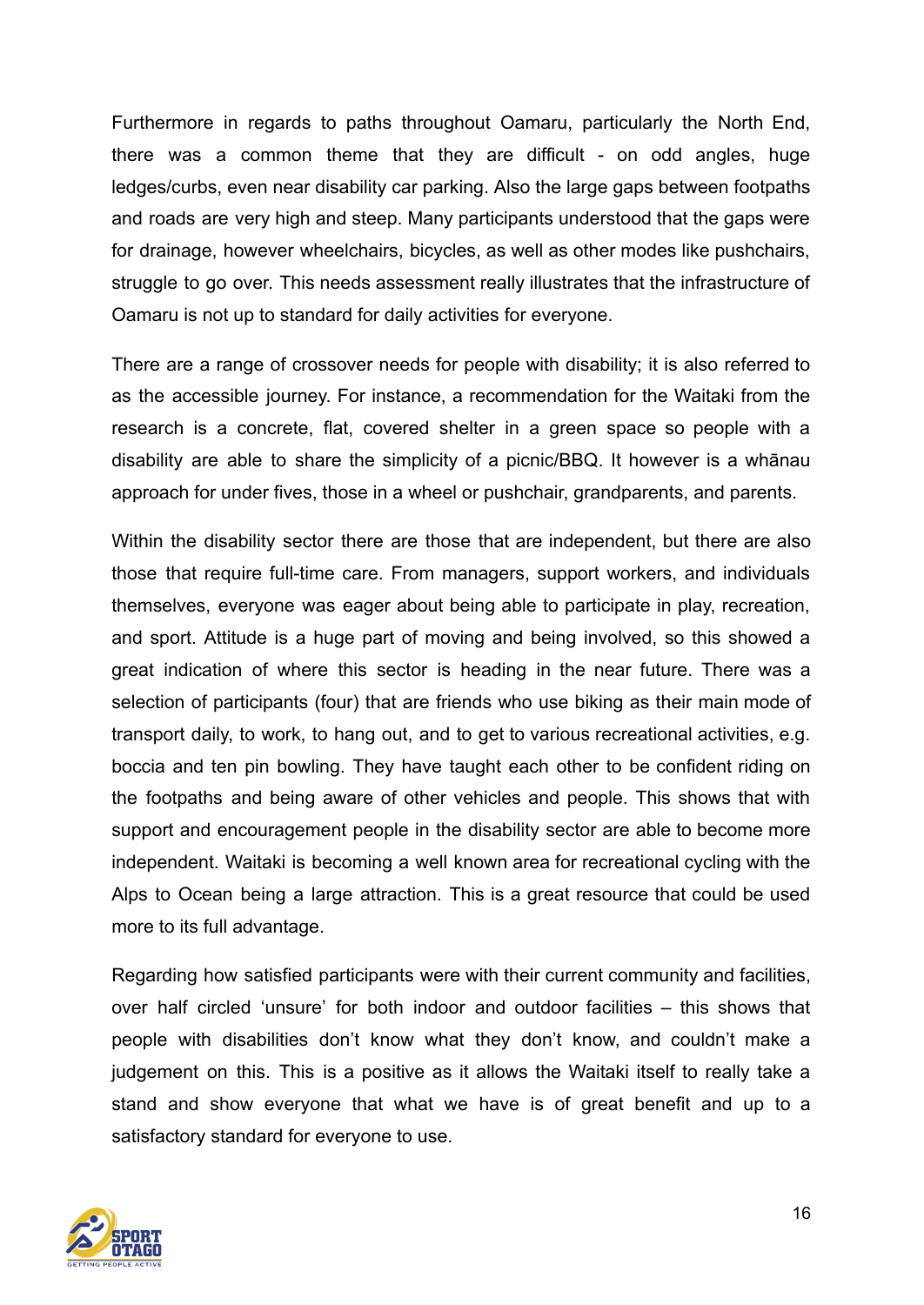This research allowed the community to have evidence about people with disabilities' needs and aspirations. It has allowed us to create opportunities around 'their choice'. This is powerful for the disability sector where so often the simple actions of life are more difficult, and regularly overlooked around our local facilities, events, and resources for their accessibility and inclusion. Getting knowledge is better than assumptions, as you do not understand completely unless living in the situation. This research raises awareness and challenges everyone to ensure all are included.

People's disability doesn't define them, instead it is the social structures within Waitaki that are the problem and causing disablement; not themselves. This leads to the social vs medical model of disabilities. The medical model aims to remedy disability through a medical cure or by trying to make the person appear less disabled or more "normal", whereas the social model portrays that the remedy is a change in the interaction between the individual and society. When society changes, the issues of a person with a disability disappear. What we think impacts how tamariki feel... "I don't go up to people and go, 'Hi I am different'. I honestly think that I am equal to everybody else but you know .. some people think I am different, but I see myself as an equal person to everybody else" – Holly, 14.

When they are younger they are more likely to participate in sport, recreation, and play, as there are easier opportunities through their schooling to engage more compared to as they get older. As everyone gets older, societal pressures and demands surround individuals and certain ways of living this either aids or hinders people in their activities. Like this research, it confirms and raises awareness of everyone including those in the disability sector around education and inclusion.

There were a range of positives that the participants mentioned, such as continuing to have the walking events organised by Multisport Club. These are an awesome way to meet others and cater for all. Also the Colour Dash where people with disabilities can aid in whatever way they can, from walking/running themselves to being a paint thrower at a station, or even on the registration or stop prize stand as a helper. Many are involved and more want to be due to hearing from others. There were also a large selection that appreciate and go to the beach locally, in particular Friendly Bay and All Day Bay in Kakanui. From the manager's perspective the idea

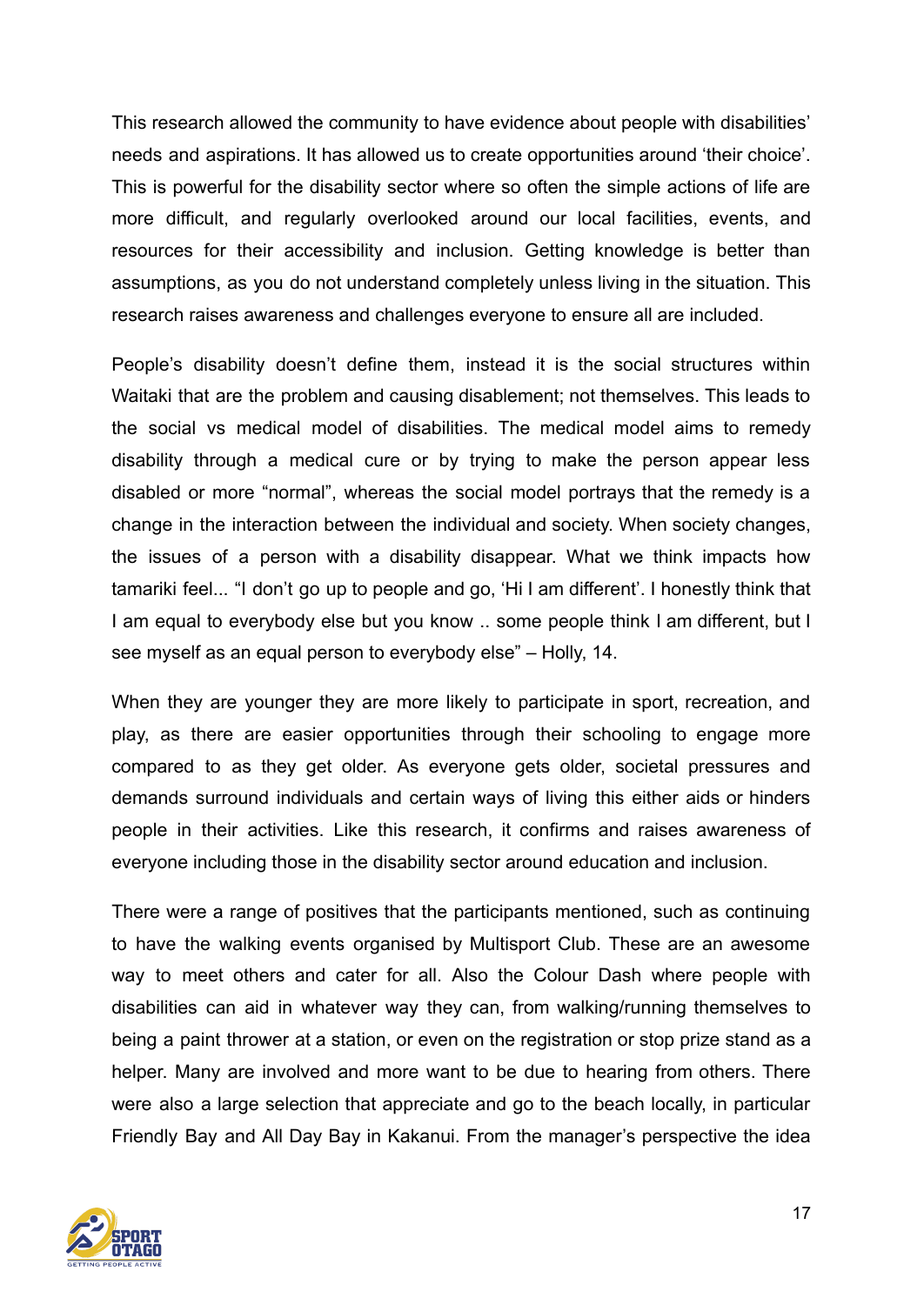of going to the beach is always delightful, however health and safety is quite hard when part of an organisation.

Barriers to participation: People with disabilities have more barriers to increasing their participation than non-disabled people. This was illustrated throughout the interviews with health and safety, independence, and abilities all being in the forefront before the additional hurdles. Finances were a reoccurring barrier as a lot are on a type of benefit once they hit 18 and therefore, once their expenses have been removed for the week, there is not a lot to spend on other things. Moreover, transport was a large barrier. Getting to and from the various facilities, activities, and events safely is a huge barrier that prevents people with a disability from stepping foot out the door. Past experiences of falling immediately puts anxiety in at least five of the participants' minds with the suggestion of attempting to walk on a path.

Knowledge/communication as a barrier for the small district of Waitaki shouldn't be an issue, however knowing what is on, when, and where is key to being a part of the community itself. Over half of the participants were unsure of what is out there for them let alone what they could participate in. This is an issue that is a priority for this sector as they are not taking advantage of their surroundings. Furthermore on knowledge and communication, when you participate with others, understanding what others are saying is important, e.g. for rules or actions. This can often be a large barrier for people with disabilities. Adapting can take place, however this is sometimes linked with others holding them back with comments like, "oh no, they can't do that" beforehand. Education of inclusion is a must for everyone within the Waitaki District.

Multiple participants mentioned their motivation was often low, and they sometimes felt like going and sometimes didn't; changing their minds often. This was due to various medication and drive from within as well as the people they are surrounded by. Therefore, having an activity to attend outside of their comfort living makes them feel responsible and go.

A barrier that every tamariki below 18 years old mentioned was their parents saying 'no'. When they are younger they are dependent on their parents/caregivers and despite the tamariki wanting to, the older adults must agree. This is a barrier that

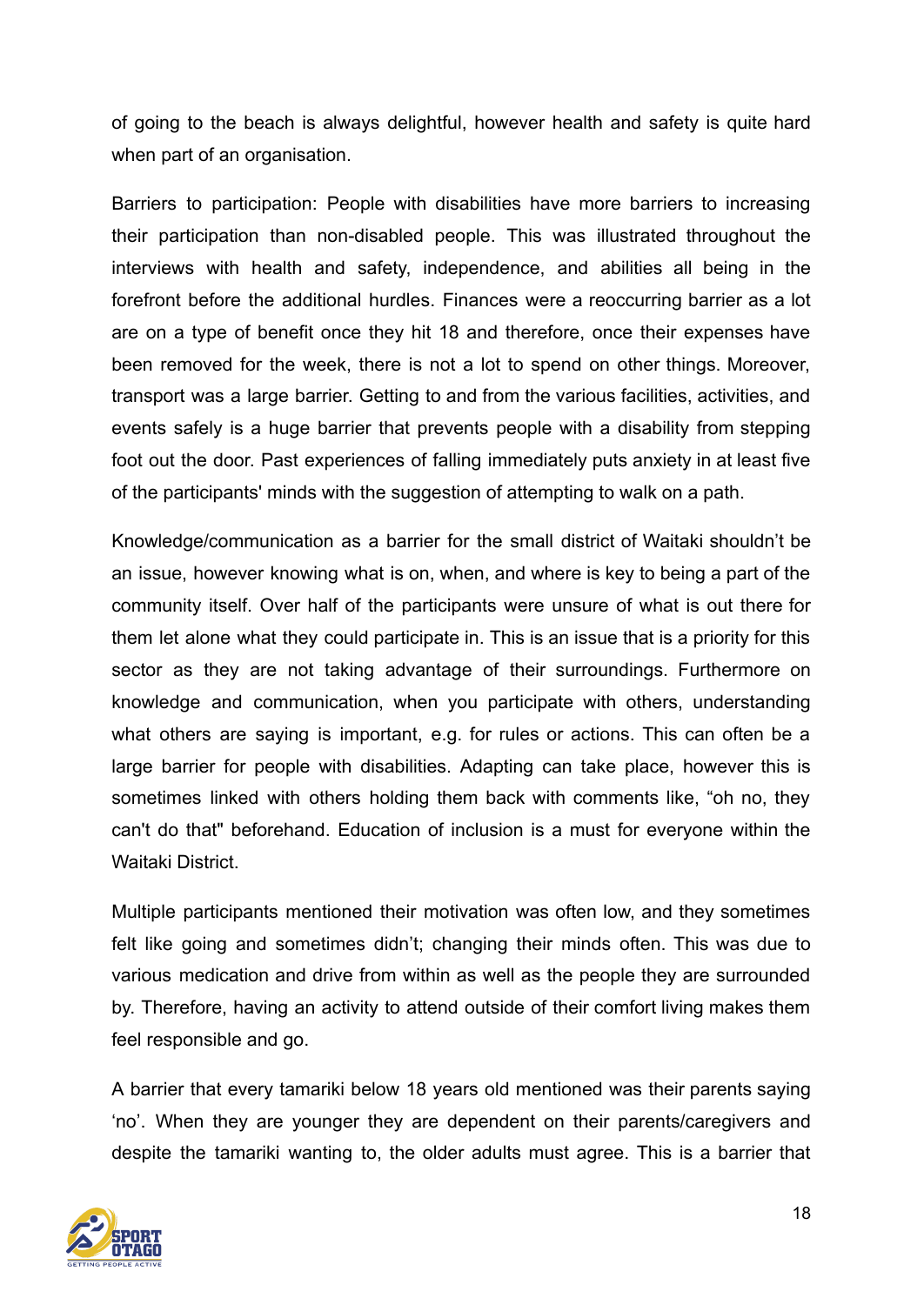unfortunately, out of others involved, guidelines and communicating with the schools around aiding with support for the tamariki is the only step.

When getting the information there were challenges in order to get accurate information. At the beginning my interviewees responded with only answers that they had previously been a part of rather than what their future could look like. I then proceeded with a range of images that I was able to show everyone and used both verbal responses as well as facial expressions to gauge an understanding. This allowed me to fully understand what play, recreation, and sport people with a disability were interested in. This ranged from rock climbing and shot put to Zumba and Aquafit; a taste of culture and variety.

# **Project Summary Recommendations**

*Māori:*

- Promoting financial assistance opportunities available to encourage more whānau to participate in activities, as financial barriers were a common theme.
- Provide culturally appropriate support for whānau who are seeking financial assistance but feel whakamā about doing so.
- Creating an opportunity for kaupapa Māori sport and recreational activities such as waka ama, kī-o-rahi, mau rākau. Whānau had a strong desire for more Māori orientated health and wellbeing opportunities, noting that there were limited opportunities in the Waitaki region.
- Increased maintenance and up-keep of parks, reserves, playgrounds, sports fields, and open spaces.

### *Pasifika:*

● Additional financial support for families who; (a) have children who participate in sport, especially those who have special talent, and (b) those wishing to engage in exercise at a gym or take exercise classes.

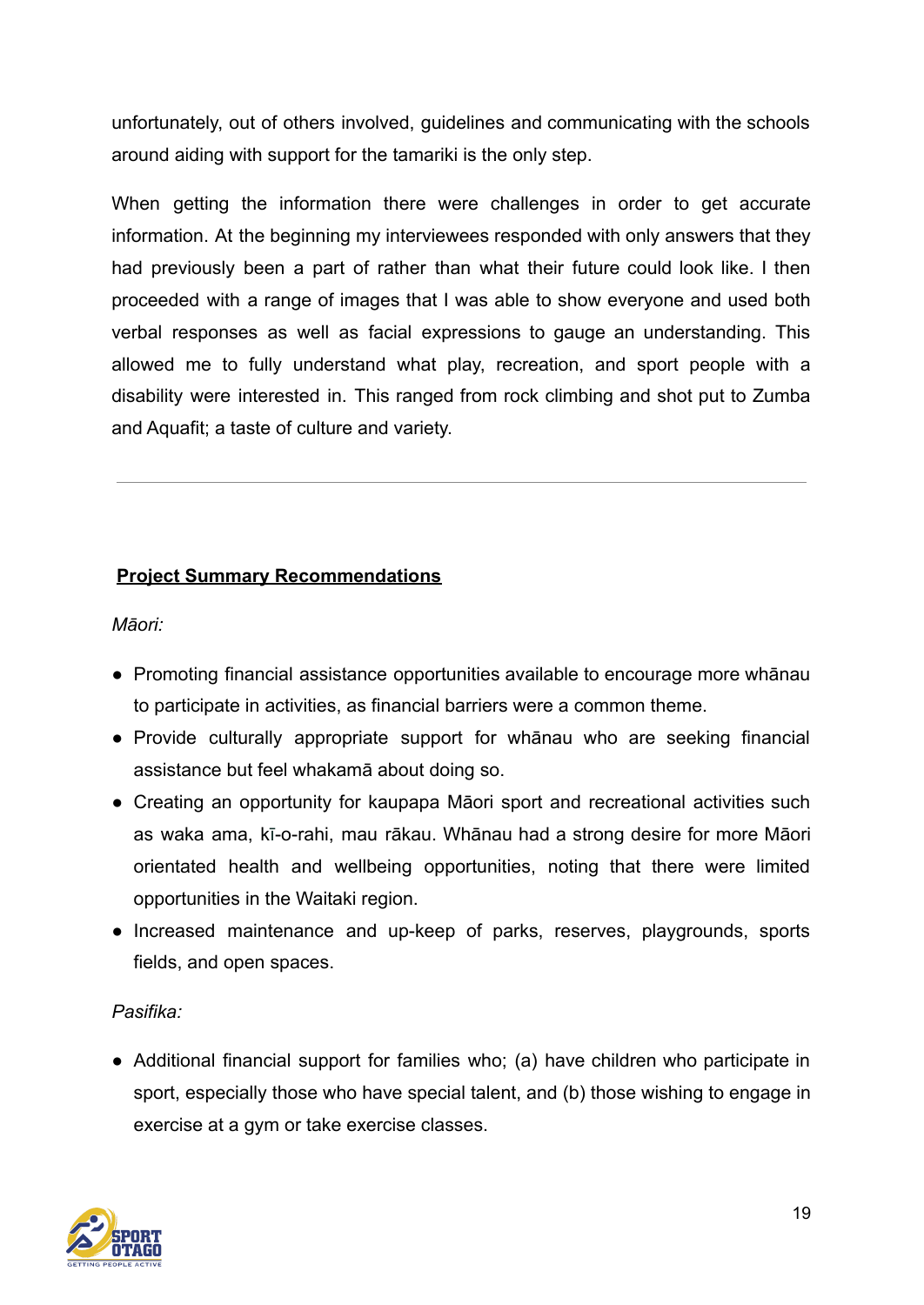- Additional health and wellness programmes that are constructed from a Pasifika point of view or specifically for Pasifika. Participants noted that exercise programmes/places do not appeal to them because they lack a cultural "vibe", either from the instructor, music selections, location of the programme, etc.
- Creation of at least two more high quality playgrounds in the North Oamaru area, including bike tracks for younger children and multisport (basketball/volleyball/netball) courts with night lighting options. These would also have picnic areas so families can gather there for BBQ's, and hold community sport competitions (especially volleyball).

# *People with a disability:*

- A database which has everything that is going on in the Waitaki so that those within the disability sector are able to plan ahead of time and ensure that they can be included in these events. Education around ensuring that events and activities need to be inclusive and that this needs to be at the forefront of organisers minds. A large barrier for people with disabilities, as well as those that are working in the sector, is that they feel disconnected from the rest and that they are unaware of what is going on in the Waitaki.
- A common theme among all responses is their love for music and dancing -Zumba for many people has been a great form of recreational movement and exercise, therefore the concept of a form of slow-down Zumba with repetitive movement to allow the participants to fully understand and grasp the moves before moving to the next one, while also enjoying the bright colours involved.
- Creation of a flat, concreted, covered picnic area that is easily accessible for all abilities to allow for the people with disabilities to enjoy the simplicity of a picnic/ BBQ in the sunshine with friends and family. This asset would also be beneficial for others within the community such as elderly and families.
- When interviewing for this research a common hurdle that I experienced was that participants would only go by what they have done in the past rather than what they could do in the future. I then added pictures of various activities to see if they would be interested in the images and trying various sports and recreational activities as a lot of them didn't know what certain things were – this was a hit and this led to the idea of 'Have a Go Days' - let themselves explore and experience a

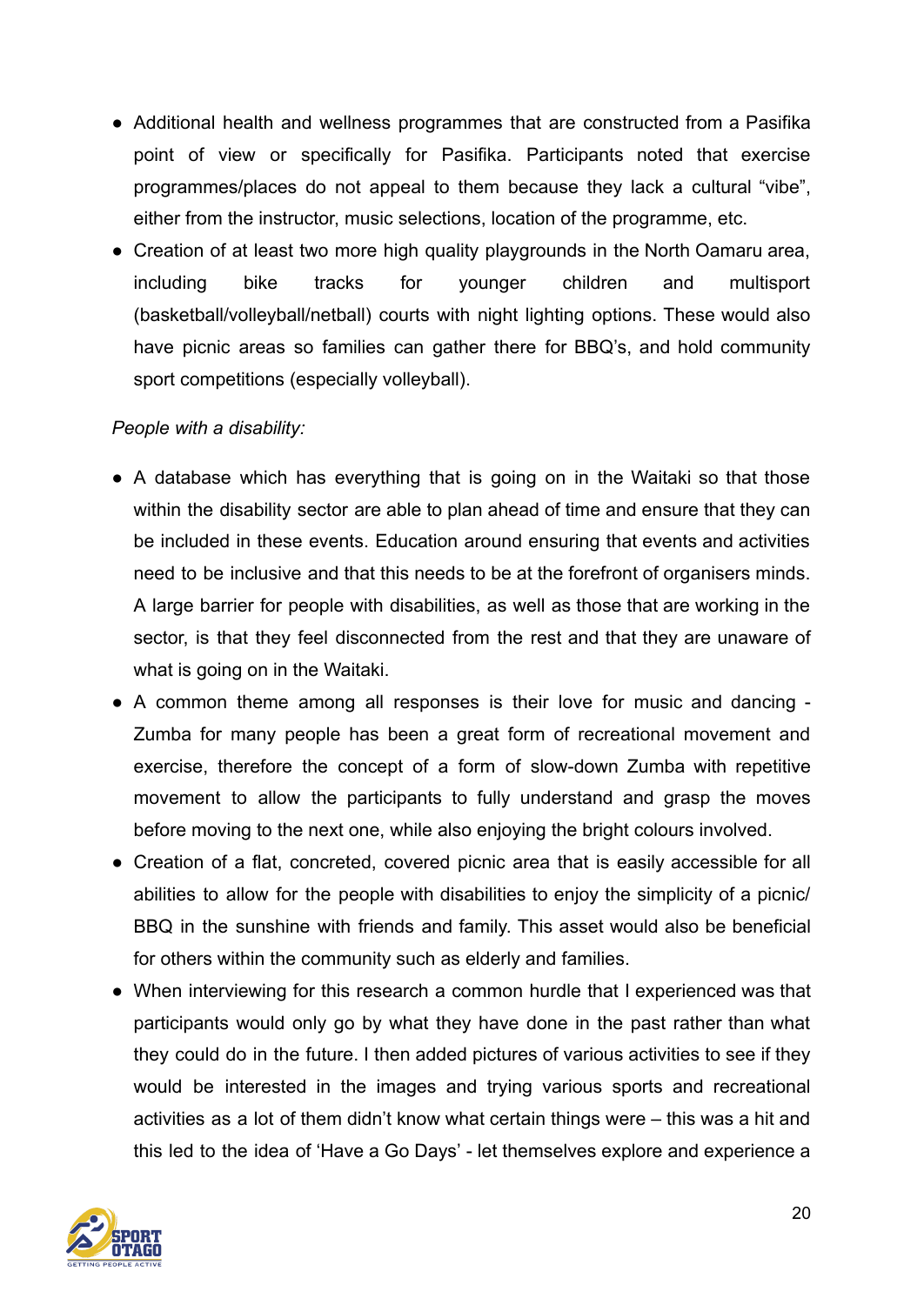range of activities that they potentially haven't tried before. There will be no sign ups, however if they are interested we can aid them to a club or organised activity where required.

Despite their anticipated differences, there were a number of commonalities that emerged over the course of this project. Some were related to barriers that people were commonly facing and others were aspirational.

- Finance: All three priority groups noted that a lack of adequate funding presented a barrier to their participation in all aspects of sport and recreation. This included sports fees, equipment, participation in tournaments and elite sports, purchasing mobility scooters, etc.
- Transport: Having access to reliable transportation to and from sport and recreation areas remains a barrier. Disability transport is expensive, taxis are costly.
- Safety: Increased safety on the roads, especially around schools, was a commonly stated issue. Road crossings, road safety basics, speeding vehicles, lack of speed bumps, signage, control, etc, were all mentioned as poor.
- Whānau felt strongly that sport, play, and recreational areas required better accessibility for people with disabilities. They also felt that there should be more opportunities developed specifically for people with disabilities.
- Larger play areas in the Aquatic Centre.
- Creation of a flat, concreted, covered picnic area that is easily accessible for all abilities.
- Creation of at least one high quality playground in the North End of Oamaru that includes a wheelchair swing and multi-age play areas.
- Recognition of the changing nature of the population in the Waitaki District and to build their needs into future planning.